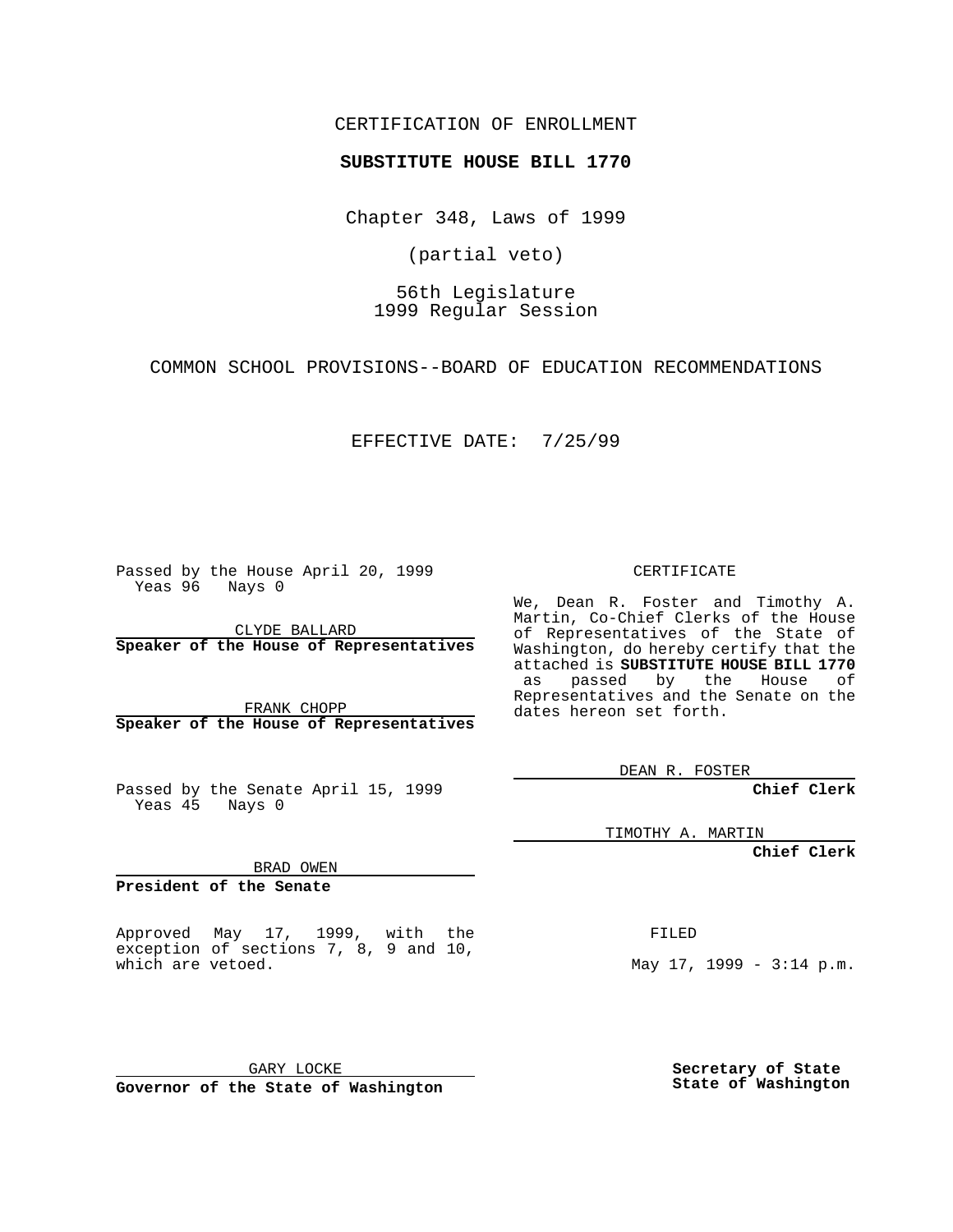## **SUBSTITUTE HOUSE BILL 1770** \_\_\_\_\_\_\_\_\_\_\_\_\_\_\_\_\_\_\_\_\_\_\_\_\_\_\_\_\_\_\_\_\_\_\_\_\_\_\_\_\_\_\_\_\_\_\_

\_\_\_\_\_\_\_\_\_\_\_\_\_\_\_\_\_\_\_\_\_\_\_\_\_\_\_\_\_\_\_\_\_\_\_\_\_\_\_\_\_\_\_\_\_\_\_

### AS AMENDED BY THE SENATE

Passed Legislature - 1999 Regular Session

#### **State of Washington 56th Legislature 1999 Regular Session**

**By** House Committee on Education (originally sponsored by Representatives Stensen and Talcott; by request of Board of Education)

Read first time 03/01/1999.

 AN ACT Relating to the recommendations of the state board of education based on its review of its statutory authority; amending RCW 28A.205.010, 28A.205.020, 28A.205.040, 28A.225.160, and 28A.300.040; adding new chapters to Title 28A RCW; creating a new section; recodifying RCW 28A.315.350, 28A.315.380, 28A.315.390, 28A.315.400, 28A.315.410, 28A.315.420, 28A.315.430, 28A.315.440, 28A.315.450, 28A.315.650, 28A.315.470, 28A.315.480, 28A.315.490, 28A.315.500, 28A.315.530, 28A.315.510, 28A.315.540, 28A.315.570, 28A.315.460, 28A.315.600, 28A.315.610, 28A.315.620, 28A.315.630, 28A.315.670, 28A.315.680, 28A.315.550, 28A.315.560, 28A.315.580, 28A.315.590, 28A.315.593, 28A.315.660, 28A.315.597, and 28A.315.640; and repealing RCW 28A.04.172 and 28A.410.013.

BE IT ENACTED BY THE LEGISLATURE OF THE STATE OF WASHINGTON:

 NEW SECTION. **Sec. 1.** During 1997 and 1998, a committee of the state board of education reviewed all board rules and related authorizing statutes. Based on the findings and recommendations resulting from the review, the state board prepared a report to the legislature requesting action be taken. It is the intent of this act to implement recommendations of the state board of education.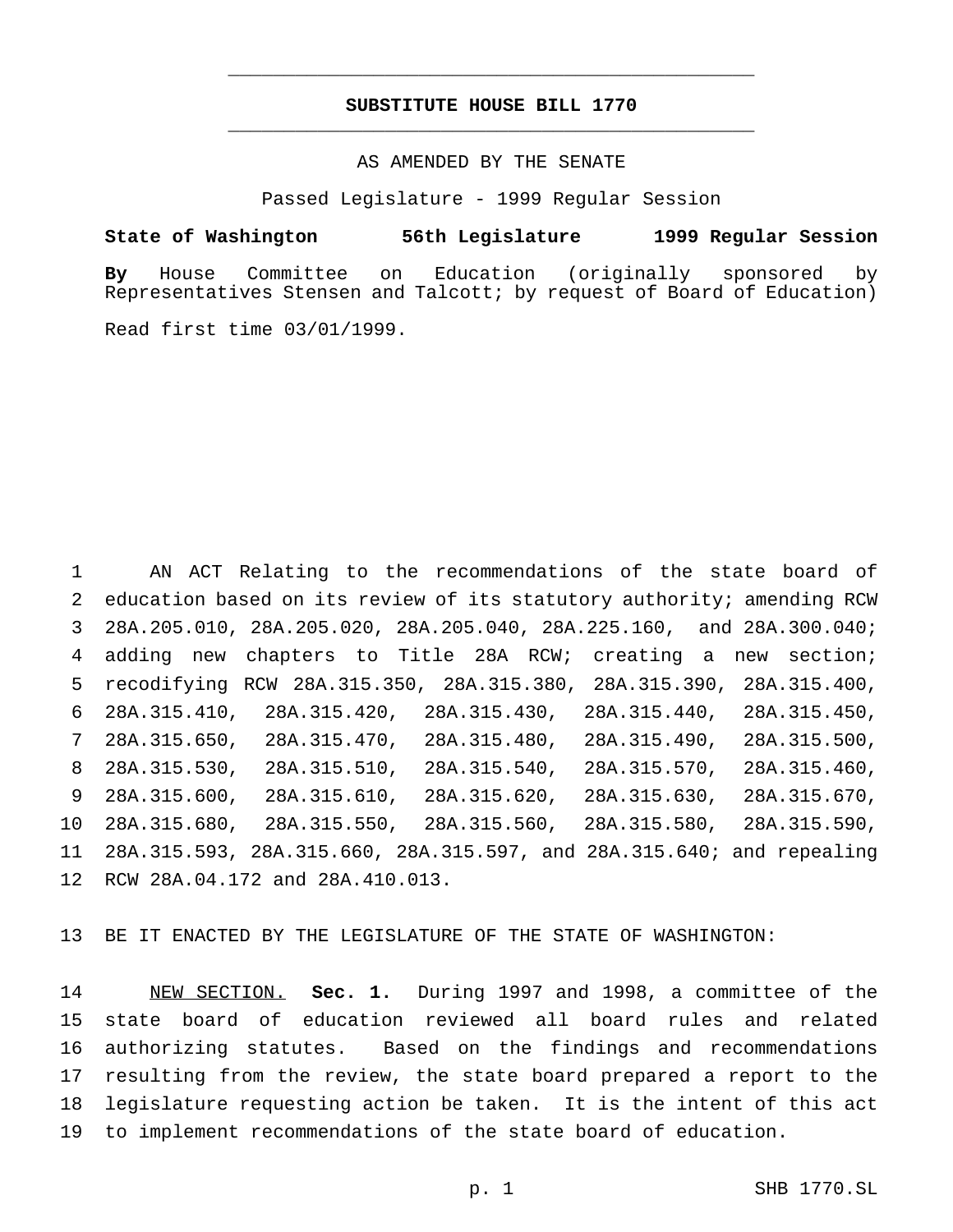**Sec. 2.** RCW 28A.205.010 and 1993 c 211 s 1 are each amended to read as follows:

 (1) As used in this chapter, unless the context thereof shall clearly indicate to the contrary:

 "Education center" means any private school operated on a profit or nonprofit basis which does the following:

 (a) Is devoted to the teaching of basic academic skills, including specific attention to improvement of student motivation for achieving, and employment orientation.

 (b) Operates on a clinical, client centered basis. This shall include, but not be limited to, performing diagnosis of individual educational abilities, determination and setting of individual goals, prescribing and providing individual courses of instruction therefor, and evaluation of each individual client's progress in his or her educational program.

 (c) Conducts courses of instruction by professionally trained personnel certificated by the state board of education according to 18 rules ((and regulations promulgated)) adopted for the purposes of this chapter and providing, for certification purposes, that a year's teaching experience in an education center shall be deemed equal to a year's teaching experience in a common or private school.

 (2) For purposes of this chapter, basic academic skills shall include the study of mathematics, speech, language, reading and composition, science, history, literature and political science or civics; it shall not include courses of a vocational training nature and shall not include courses deemed nonessential to the accrediting of the common schools or the approval of private schools under RCW 28A.305.130.

 (3) The state board of education shall certify an education center only upon application and (a) determination that such school comes 31 within the definition thereof as set forth in subsection (1) ((above)) 32 of this section and (b) demonstration on the basis of actual educational performance of such applicants' students which shows after consideration of their students' backgrounds, educational gains that are a direct result of the applicants' educational program. Such certification may be withdrawn if the board finds that a center fails to provide adequate instruction in basic academic skills. No education center certified by the state board of education pursuant to this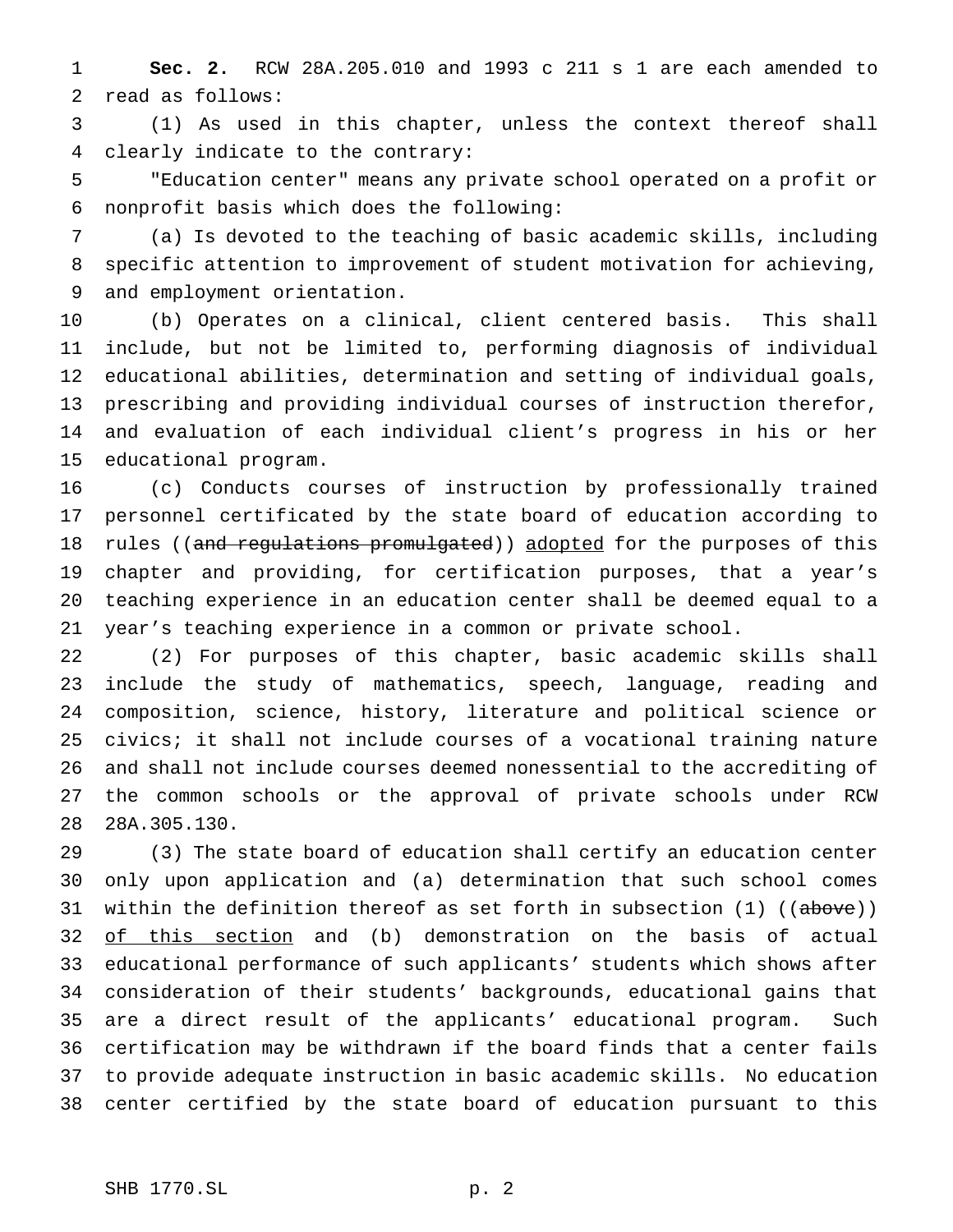section shall be deemed a common school under RCW 28A.150.020 or a private school for the purposes of RCW 28A.195.010 through 28A.195.050.

 **Sec. 3.** RCW 28A.205.020 and 1997 c 265 s 7 are each amended to read as follows:

 Only eligible common school dropouts shall be enrolled in a certified education center for reimbursement by the superintendent of public instruction as provided in RCW 28A.205.040. A person is not an eligible common school dropout if: (1) The person has completed high school, (2) the person has not reached his or her twelfth birthday or has passed his or her twentieth birthday, (3) the person shows proficiency beyond the high school level in a test approved by the 12 ((superintendent of public instruction)) state board of education to be given as part of the initial diagnostic procedure, or (4) less than one month has passed after the person has dropped out of any common school and the education center has not received written verification from a school official of the common school last attended in this state that the person is no longer in attendance at the school. A person is an eligible common school dropout even if one month has not passed since the person dropped out if the board of directors or its designee, of that common school, requests the center to admit the person because the person has dropped out or because the person is unable to attend a particular common school because of disciplinary reasons, including suspension and/or expulsion. The fact that any person may be subject 24 to RCW 28A.225.010 through ((28A.225.150)) 28A.225.140, 28A.200.010, and 28A.200.020 shall not affect his or her qualifications as an eligible common school dropout under this chapter.

 **Sec. 4.** RCW 28A.205.040 and 1990 c 33 s 183 are each amended to read as follows:

 $(1)(a)$  From funds appropriated for that purpose, the superintendent 30 of public instruction shall pay fees to a certified ((clinie)) center on a monthly basis for each student enrolled in compliance with RCW 32 28A.205.020( $\left(\frac{1}{2} + \frac{1}{2} + \frac{1}{2} + \frac{1}{2} + \frac{1}{2} + \frac{1}{2} + \frac{1}{2} + \frac{1}{2} + \frac{1}{2} + \frac{1}{2} + \frac{1}{2} + \frac{1}{2} + \frac{1}{2} + \frac{1}{2} + \frac{1}{2} + \frac{1}{2} + \frac{1}{2} + \frac{1}{2} + \frac{1}{2} + \frac{1}{2} + \frac{1}{2} + \frac{1}{2} + \frac{1}{2} + \frac{1}{2} + \frac{1}{2} + \frac{$ 

33  $(1)(a)$  The fee for the initial diagnostic procedure shall be not 34 more than fifty dollars per student, and hourly fees for each student 35 shall be sixteen dollars if the class size is no greater than one, ten dollars if the class size is at least two and no greater than five, and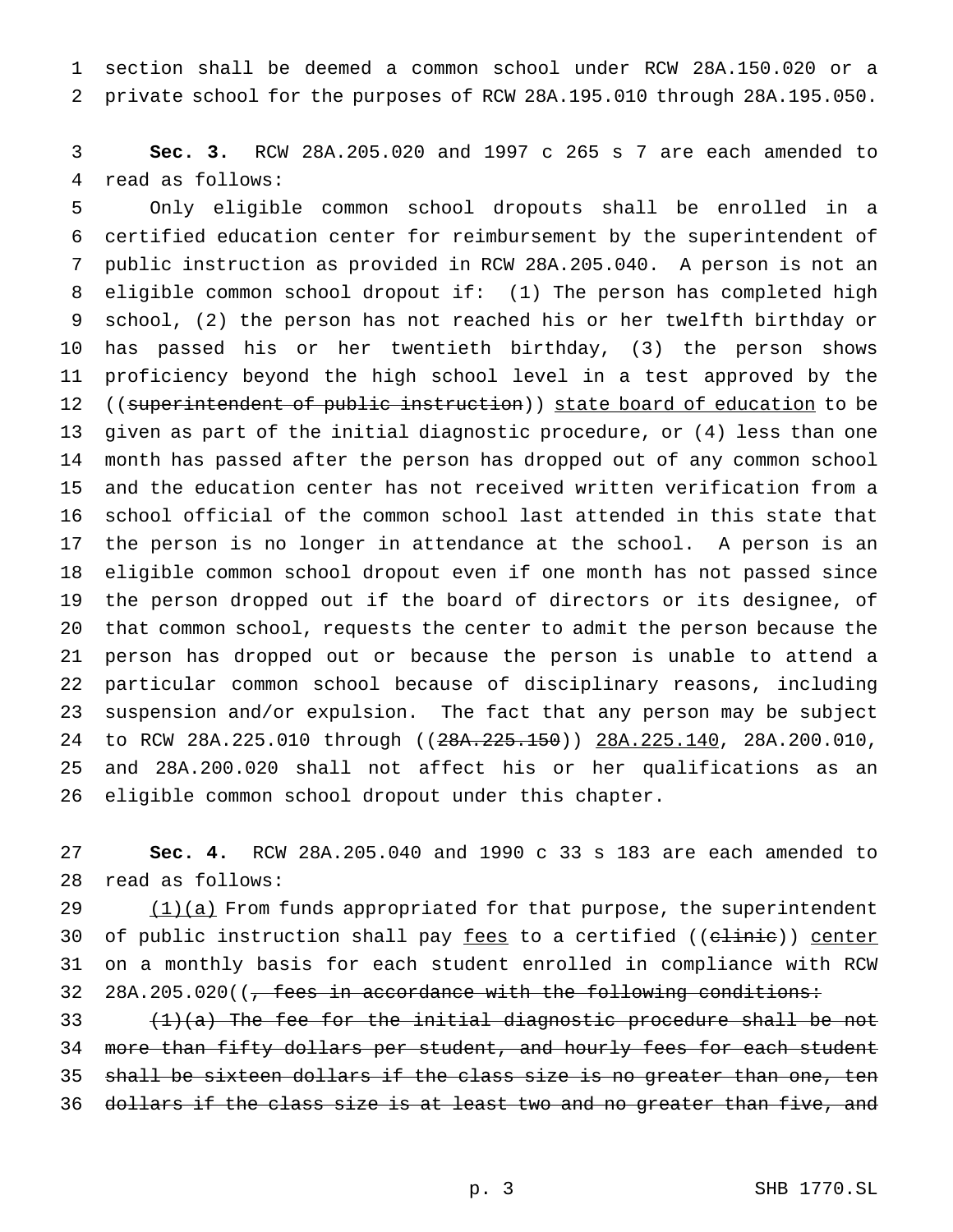five dollars if the class size is at least six: PROVIDED, That)). The superintendent shall set fees by rule.

3 (b) Revisions in such fees proposed by an education ((c<del>linic</del>)) 4 center shall become effective after thirty days notice unless the superintendent finds such a revision is unreasonable in which case the 6 revision shall not take effect( $($ : PROVIDED FURTHER, That)). An 7 education ((clinie)) center may, within fifteen days after such a finding by the superintendent, file notification of appeal with the state board of education which shall, no later than its second regularly scheduled meeting following notification of such appeal, 11 either grant or deny the proposed revision((: AND PROVIDED FURTHER, 12 That)). The administration of any general education development test shall not be a part of such initial diagnostic procedure.

 $((+b))$   $(c)$  Reimbursements shall not be made for students who are absent.

 $((e+))$  (d) No ((elinie)) center shall make any charge to any student, or the student's parent, guardian or custodian, for whom a fee is being received under the provisions of this section.

 (2) Payments shall be made from available funds first to those 20 ((clinic(s) which)) centers that have in the judgment of the superintendent demonstrated superior performance based upon consideration of students' educational gains taking into account such students' backgrounds, and upon consideration of cost effectiveness. 24 In considering the cost effectiveness of nonprofit ((elinies)) centers the superintendent shall take into account not only payments made under this section but also factors such as tax exemptions, direct and indirect subsidies or any other cost to taxpayers at any level of government which result from such nonprofit status.

29 (3) To be eligible for such payment, every such ((c<del>linic</del>)) center, without prior notice, shall permit a review of its accounting records by personnel of the state auditor during normal business hours.

 (4) If total funds for this purpose approach depletion, the 33 superintendent shall notify the ((clinics)) centers of the date after 34 which further funds for reimbursement of the ((clinics')) centers' services will be exhausted.

 **Sec. 5.** RCW 28A.225.160 and 1986 c 166 s 1 are each amended to read as follows: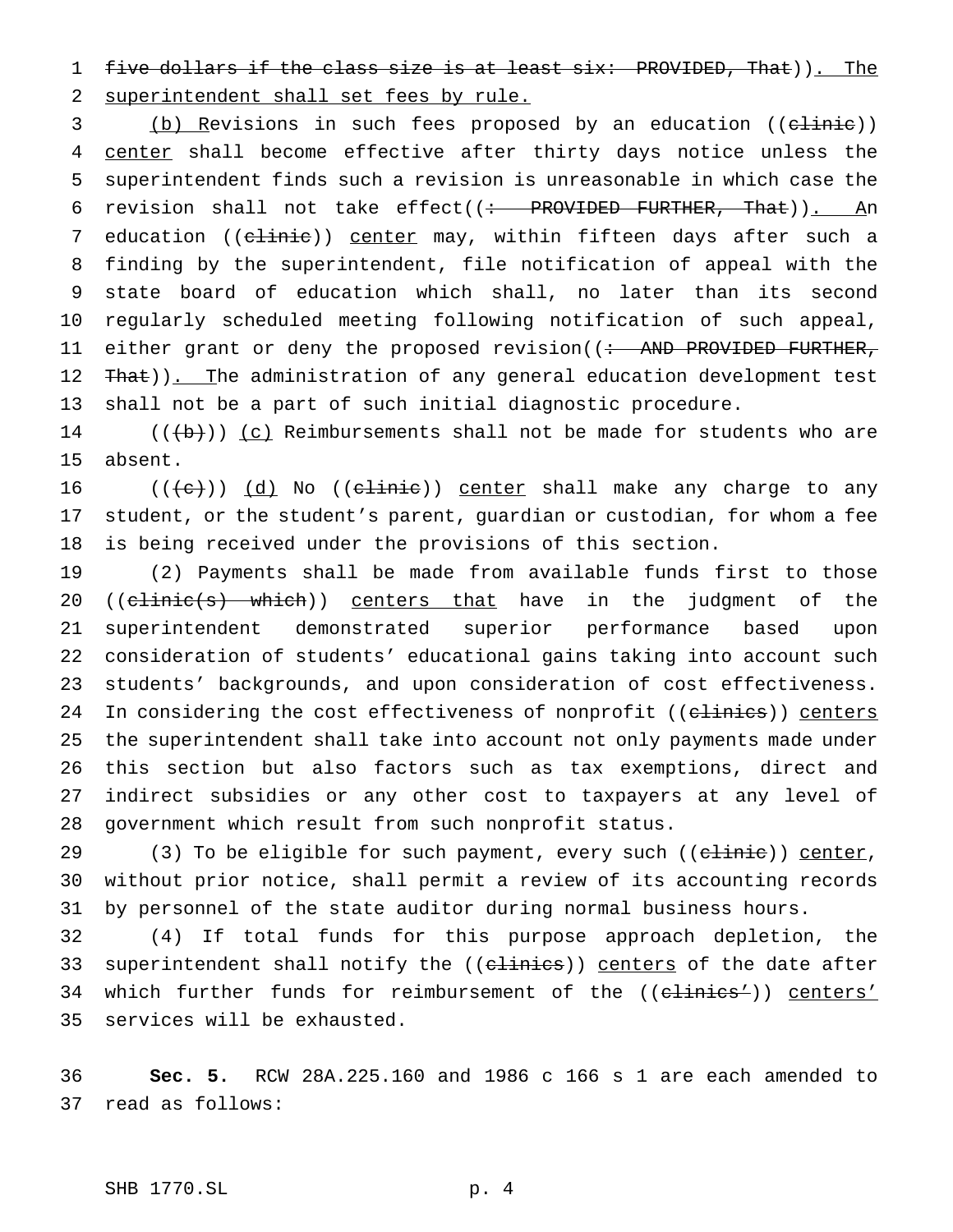Except as otherwise provided by law, it is the general policy of the state that the common schools shall be open to the admission of all persons who are five years of age and less than twenty-one years residing in that school district. Except as otherwise provided by law 5 or rules adopted by the state board of education, ((the state board of education is hereby authorized to adopt rules in accordance with 7 chapter 34.05 RCW which)) districts may establish uniform entry qualifications, including but not limited to birth date requirements, for admission to kindergarten and first grade programs of the common schools. Such rules may provide for exceptions based upon the ability, or the need, or both, of an individual student. For the purpose of complying with any rule adopted by the state board of education which authorizes a preadmission screening process as a prerequisite to granting exceptions to the uniform entry qualifications, a school 15 district may collect fees ((not to exceed seventy-five dollars per 16 preadmission student)) to cover expenses incurred in the administration 17 of ((such a)) any preadmission screening process: PROVIDED, That in so establishing such fee or fees, the district shall adopt regulations for waiving and reducing such fees in the cases of those persons whose families, by reason of their low income, would have difficulty in paying the entire amount of such fees.

 **Sec. 6.** RCW 28A.300.040 and 1992 c 198 s 6 are each amended to read as follows:

 In addition to any other powers and duties as provided by law, the powers and duties of the superintendent of public instruction shall be: (1) To have supervision over all matters pertaining to the public 27 schools of the state( $(-)$ );

 (2) To report to the governor and the legislature such information and data as may be required for the management and improvement of the 30 schools $((-))$  *i* 

 (3) To prepare and have printed such forms, registers, courses of 32 study, rules ((and regulations)) for the government of the common 33 schools, ((questions prepared for the examination of persons as 34 provided for in RCW  $28A.305.130(9)$ , and such other material and books as may be necessary for the discharge of the duties of teachers and officials charged with the administration of the laws relating to the common schools, and to distribute the same to educational service 38 district superintendents( $(-)$ )  $\frac{i}{i}$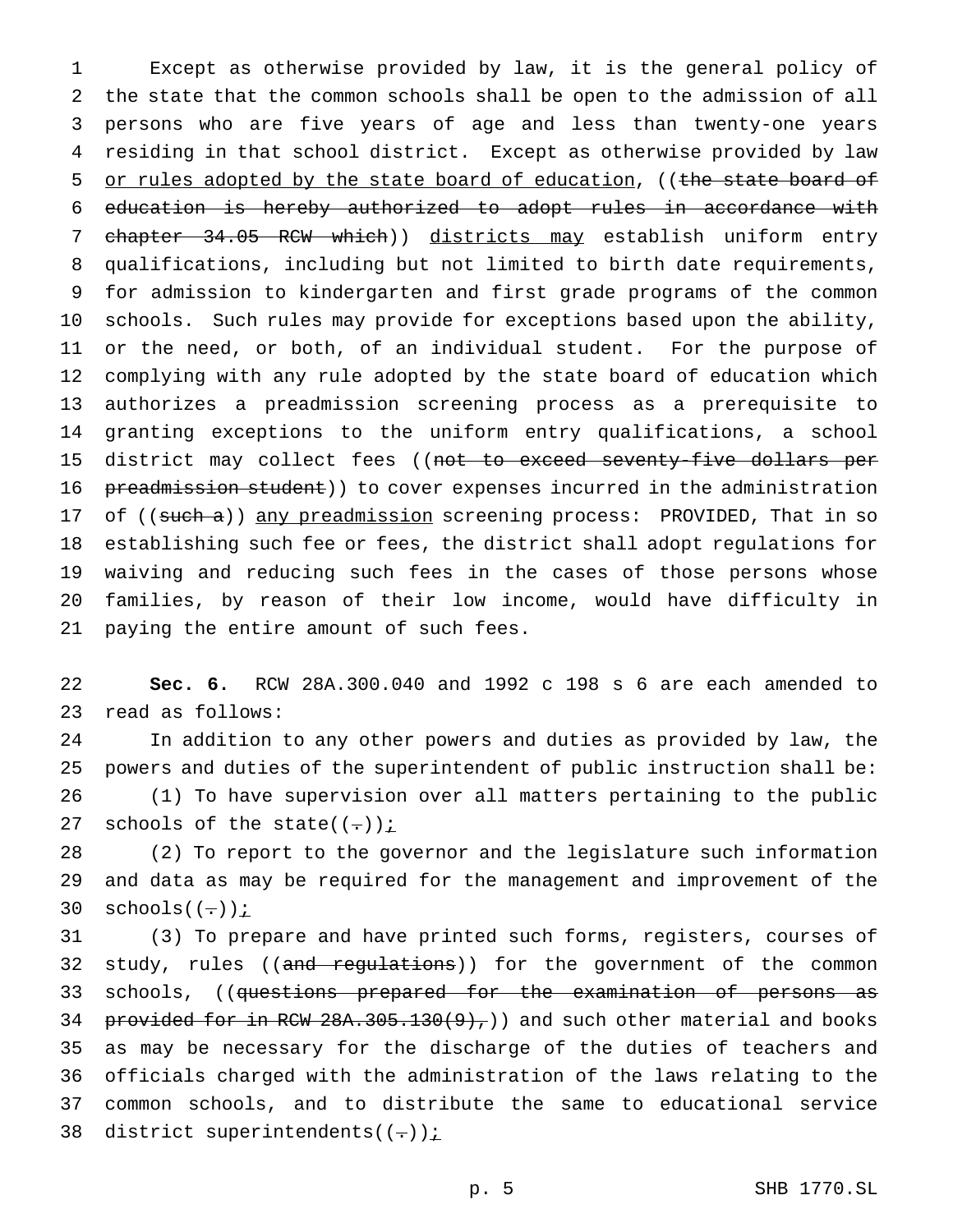(4) To travel, without neglecting his or her other official duties as superintendent of public instruction, for the purpose of attending educational meetings or conventions, of visiting schools, of consulting educational service district superintendents or other school 5 officials( $(-)$ ) $i$ 

 (5) To prepare and from time to time to revise a manual of the Washington state common school code, copies of which shall be provided in such numbers as determined by the superintendent of public instruction at no cost to those public agencies within the common school system and which shall be sold at approximate actual cost of publication and distribution per volume to all other public and nonpublic agencies or individuals, said manual to contain Titles 28A 13 and 28C RCW, rules ((and regulations)) related to the common schools, and such other matter as the state superintendent or the state board of education shall determine. Proceeds of the sale of such code shall be transmitted to the public printer who shall credit the state superintendent's account within the state printing plant revolving fund 18 by a like amount( $(-)$ );

 (6) To act as ex officio member and the chief executive officer of 20 the state board of education( $(-)$ );

 (7) To file all papers, reports and public documents transmitted to the superintendent by the school officials of the several counties or districts of the state, each year separately. Copies of all papers filed in the superintendent's office, and the superintendent's official acts, may, or upon request, shall be certified by the superintendent and attested by the superintendent's official seal, and when so 27 certified shall be evidence of the papers or acts so certified to( $(-)$ )  $\frac{1}{2}$  (8) To require annually, on or before the 15th day of August, of the president, manager, or principal of every educational institution

 in this state, a report as required by the superintendent of public instruction; and it is the duty of every president, manager or principal, to complete and return such forms within such time as the 33 superintendent of public instruction shall direct( $(-)$ )  $\leq$ 

 (9) To keep in the superintendent's office a record of all teachers receiving certificates to teach in the common schools of this  $state((-))i$ 

37 (10) To issue certificates as provided by  $law((-))$  i

 (11) To keep in the superintendent's office at the capital of the state, all books and papers pertaining to the business of the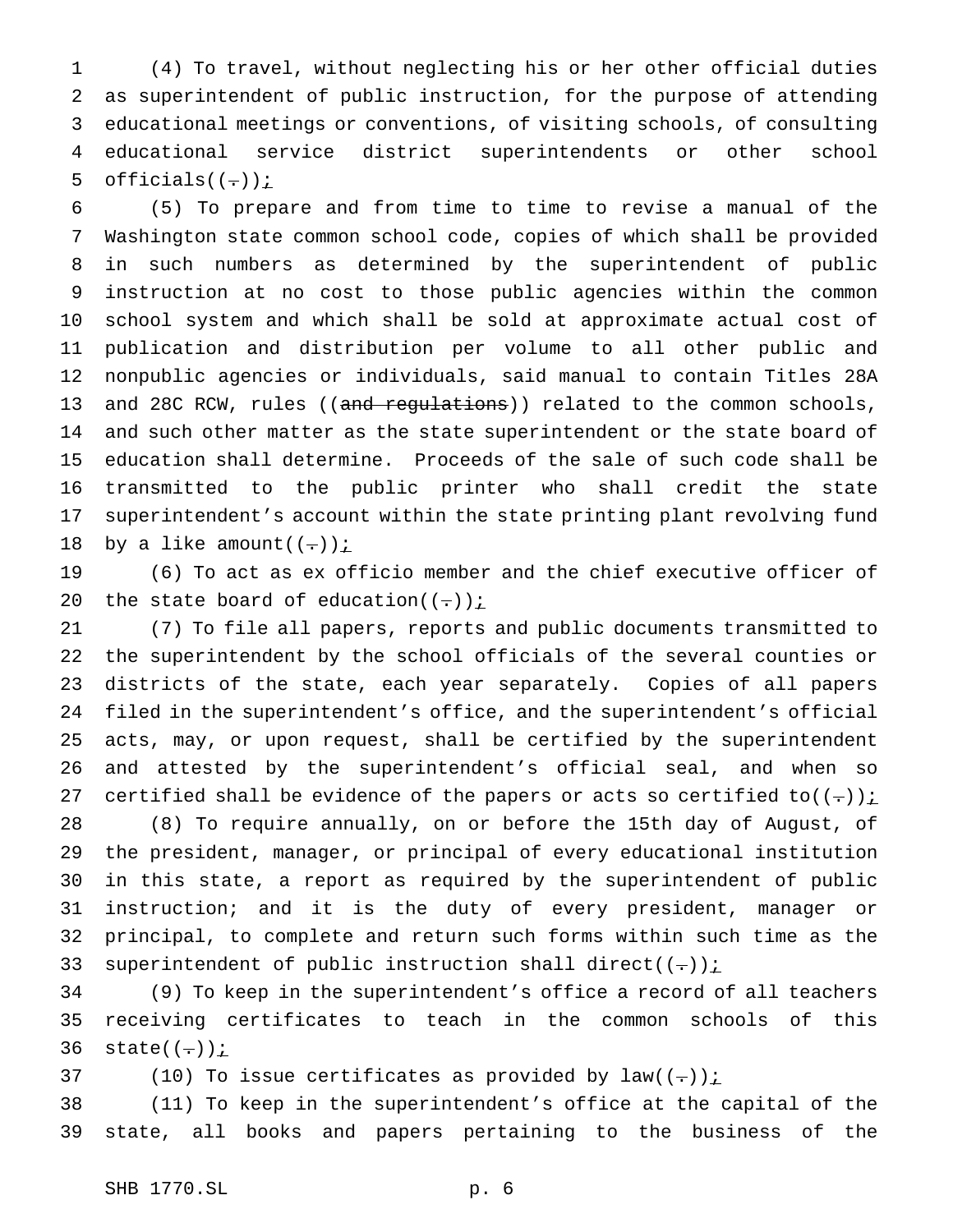superintendent's office, and to keep and preserve in the superintendent's office a complete record of statistics, as well as a 3 record of the meetings of the state board of education( $(-)$ ):

 (12) With the assistance of the office of the attorney general, to decide all points of law which may be submitted to the superintendent in writing by any educational service district superintendent, or that may be submitted to the superintendent by any other person, upon appeal 8 from the decision of any educational service district superintendent; and the superintendent shall publish his or her rulings and decisions from time to time for the information of school officials and teachers; and the superintendent's decision shall be final unless set aside by a 12 court of competent jurisdiction( $(-)$ );

 (13) To administer oaths and affirmations in the discharge of the 14 superintendent's official duties( $(-)$ );

 (14) To deliver to his or her successor, at the expiration of the superintendent's term of office, all records, books, maps, documents and papers of whatever kind belonging to the superintendent's office or which may have been received by the superintendent's for the use of the 19 superintendent's office( $(-)$ )  $\frac{i}{i}$ 

 (15) To administer family services and programs to promote the 21 state's policy as provided in RCW 74.14A.025( $(-)$ ):

(16) To perform such other duties as may be required by law.

23 \*NEW SECTION. Sec. 7. The following sections are each recodified as <sup>a</sup> new chapter in Title 28A RCW:

- RCW 28A.315.350
- RCW 28A.315.380
- RCW 28A.315.390
- RCW 28A.315.400
- RCW 28A.315.410
- RCW 28A.315.420
- RCW 28A.315.430
- RCW 28A.315.440
- **\*Sec. 7 was vetoed. See message at end of chapter.**

34 \*NEW SECTION. Sec. 8. The following sections are each recodified as <sup>a</sup> new chapter in Title 28A RCW:

- RCW 28A.315.450
- RCW 28A.315.650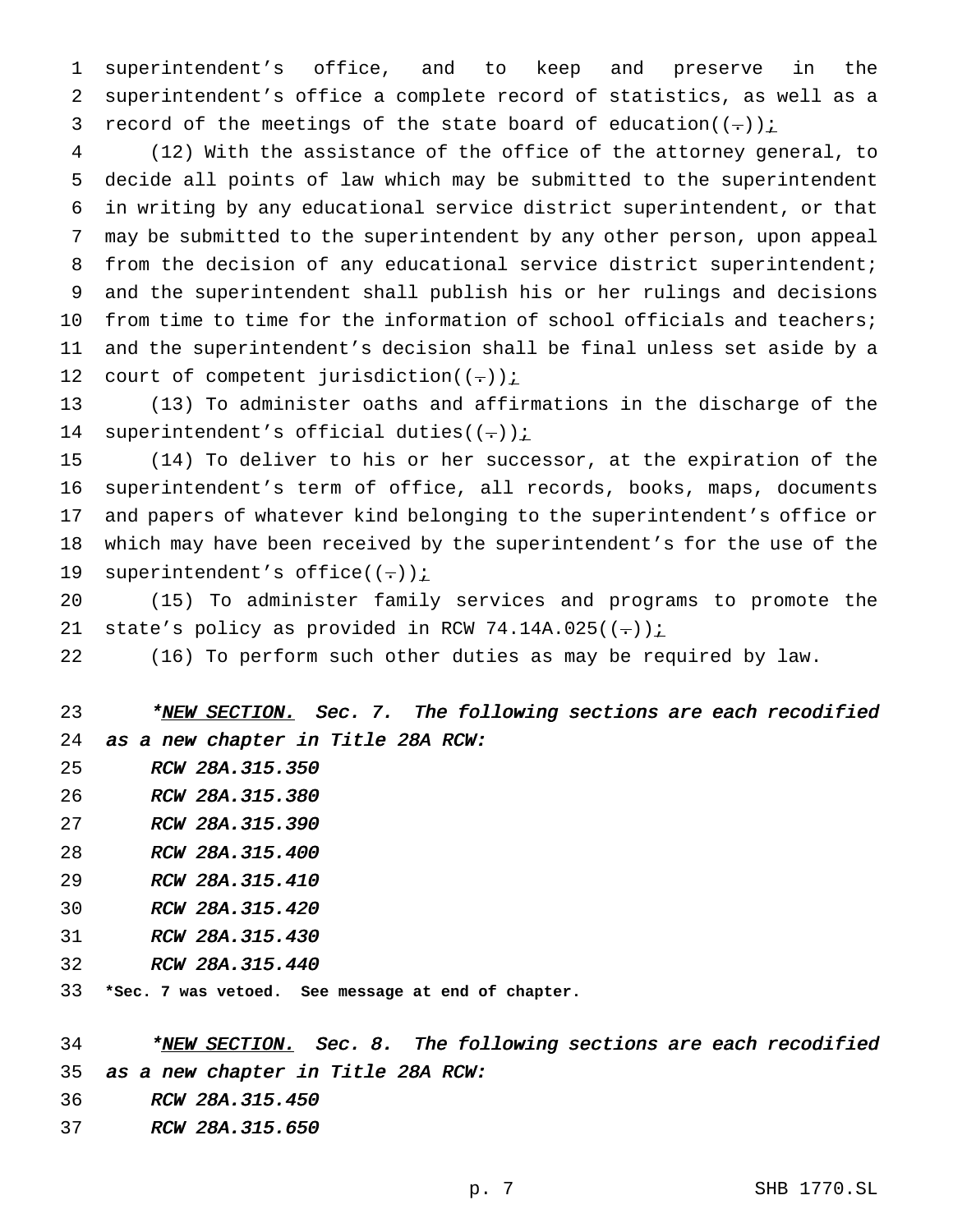|   | RCW 28A.315.470                                    |
|---|----------------------------------------------------|
| 2 | RCW 28A.315.480                                    |
| 3 | RCW 28A.315.490                                    |
| 4 | RCW 28A.315.500                                    |
| 5 | RCW 28A.315.530                                    |
| 6 | RCW 28A.315.510                                    |
| 7 | RCW 28A.315.540                                    |
| 8 | *Sec. 8 was vetoed. See message at end of chapter. |
|   |                                                    |

10 as a new chapter in Title 28A RCW: 11 RCW 28A.315.570 RCW 28A.315.460 RCW 28A.315.600 RCW 28A.315.610 RCW 28A.315.620 RCW 28A.315.630 RCW 28A.315.670 RCW 28A.315.680 RCW 28A.315.550 **\*Sec. 9 was vetoed. See message at end of chapter.** 21 \*NEW SECTION. Sec. 10. The following sections are each recodified as <sup>a</sup> new chapter in Title 28A RCW:

9 \*NEW SECTION. Sec. 9. The following sections are each recodified

- RCW 28A.315.560
- RCW 28A.315.580
- RCW 28A.315.590
- RCW 28A.315.593
- RCW 28A.315.660
- RCW 28A.315.597
- RCW 28A.315.640

**\*Sec. 10 was vetoed. See message at end of chapter.**

 NEW SECTION. **Sec. 11.** The following acts or parts of acts are each repealed:

 (1) RCW 28A.04.172 (Post-baccalaureate professional teacher preparation program--Masters degree--Implementation--Standards) and 1987 c 525 s 214; and

 (2) RCW 28A.410.013 (Teacher assessment for certification--Study-- Report to the legislature) and 1995 c 222 s 1.